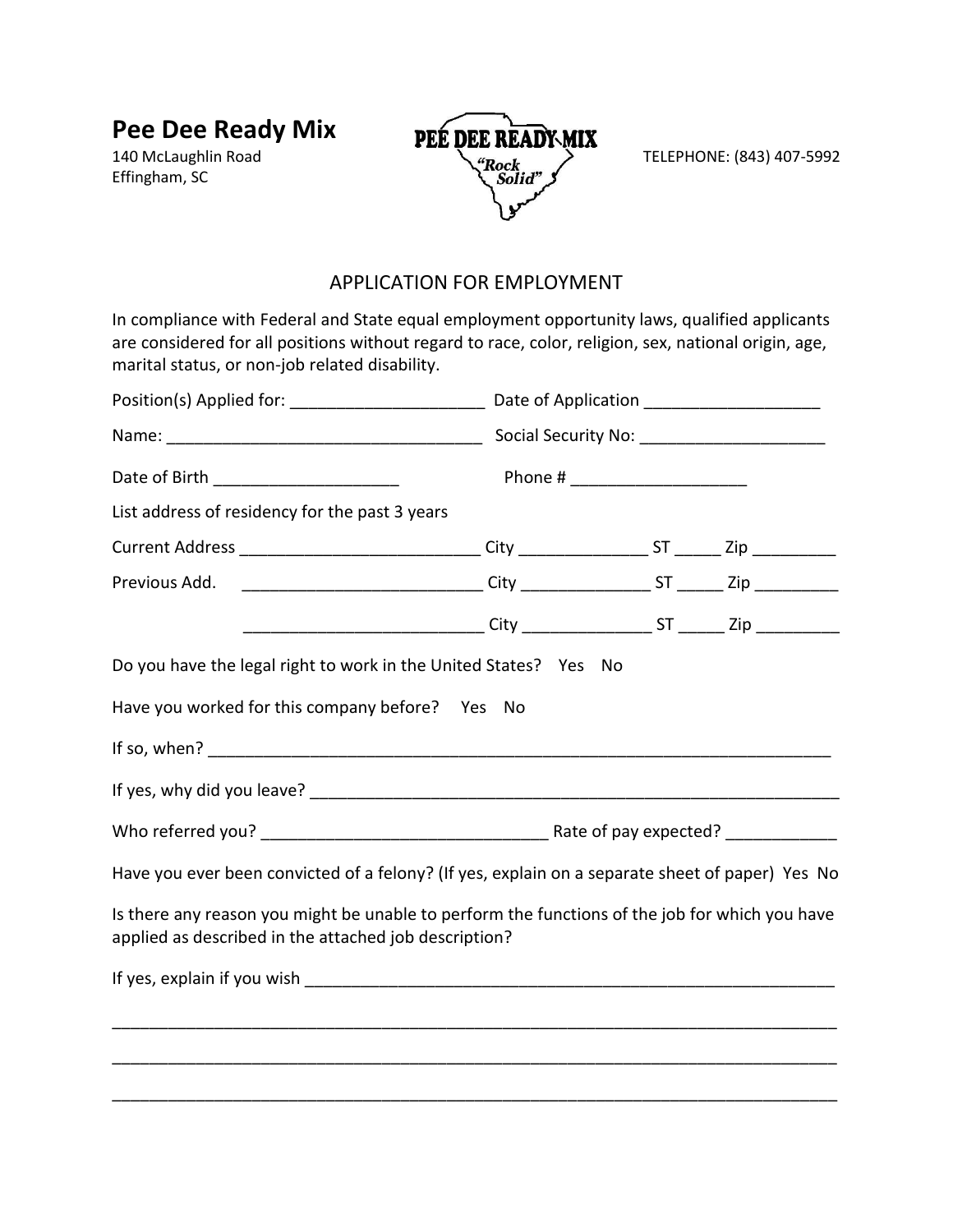All driver applicants must provide the following information of all past employers during the preceding **10 years**. All information must be complete with company names, contacts, address, and phone numbers. Missing information may cause a delay in processing the application. List employers in order starting from the most recent employer first.

| <b>EMPLOYER</b>                                                                               | <b>DATE</b>             |                           |
|-----------------------------------------------------------------------------------------------|-------------------------|---------------------------|
| <b>NAME</b>                                                                                   |                         | FROM / TO                 |
| <b>ADDRESS</b>                                                                                |                         | POSITION HELD             |
| <b>CITY</b><br><b>ZIP</b><br><b>STATE</b>                                                     |                         | SALARY                    |
| <b>CONTACT</b><br><b>PHONE</b>                                                                |                         | <b>REASON FOR LEAVING</b> |
| WERE YOU SUBJECT TO FMCSR (DOT REGULATIONS)                                                   | <b>YES</b><br>NO.       |                           |
| WERE YOU SUBJUECT TO FEDERAL DRUG AND ALCOHOL<br>TESTING AS DESCRIBED IN PART 40 OF THE FMCSR | <b>YES</b><br><b>NO</b> |                           |

| <b>EMPLOYER</b> |                                                                                               |            | <b>DATE</b> |                           |
|-----------------|-----------------------------------------------------------------------------------------------|------------|-------------|---------------------------|
| <b>NAME</b>     |                                                                                               |            |             | FROM / TO                 |
| <b>ADDRESS</b>  |                                                                                               |            |             | <b>POSITION HELD</b>      |
| <b>CITY</b>     | <b>ZIP</b><br><b>STATE</b>                                                                    |            |             | SALARY                    |
| <b>CONTACT</b>  | <b>PHONE</b>                                                                                  |            |             | <b>REASON FOR LEAVING</b> |
|                 | WERE YOU SUBJECT TO FMCSR (DOT REGULATIONS)                                                   | <b>YES</b> | NO.         |                           |
|                 | WERE YOU SUBJUECT TO FEDERAL DRUG AND ALCOHOL<br>TESTING AS DESCRIBED IN PART 40 OF THE FMCSR | <b>YES</b> | NO.         |                           |

| <b>EMPLOYER</b> |                                                                                               |            |           |  | <b>DATE</b>               |
|-----------------|-----------------------------------------------------------------------------------------------|------------|-----------|--|---------------------------|
| <b>NAME</b>     |                                                                                               |            |           |  | FROM / TO                 |
| <b>ADDRESS</b>  |                                                                                               |            |           |  | <b>POSITION HELD</b>      |
| <b>CITY</b>     | <b>ZIP</b><br><b>STATE</b>                                                                    |            |           |  | SALARY                    |
| <b>CONTACT</b>  | <b>PHONE</b>                                                                                  |            |           |  | <b>REASON FOR LEAVING</b> |
|                 | WERE YOU SUBJECT TO FMCSR (DOT REGULATIONS)                                                   | <b>YES</b> | <b>NO</b> |  |                           |
|                 | WERE YOU SUBJUECT TO FEDERAL DRUG AND ALCOHOL<br>TESTING AS DESCRIBED IN PART 40 OF THE FMCSR | <b>YES</b> | <b>NO</b> |  |                           |
|                 |                                                                                               |            |           |  |                           |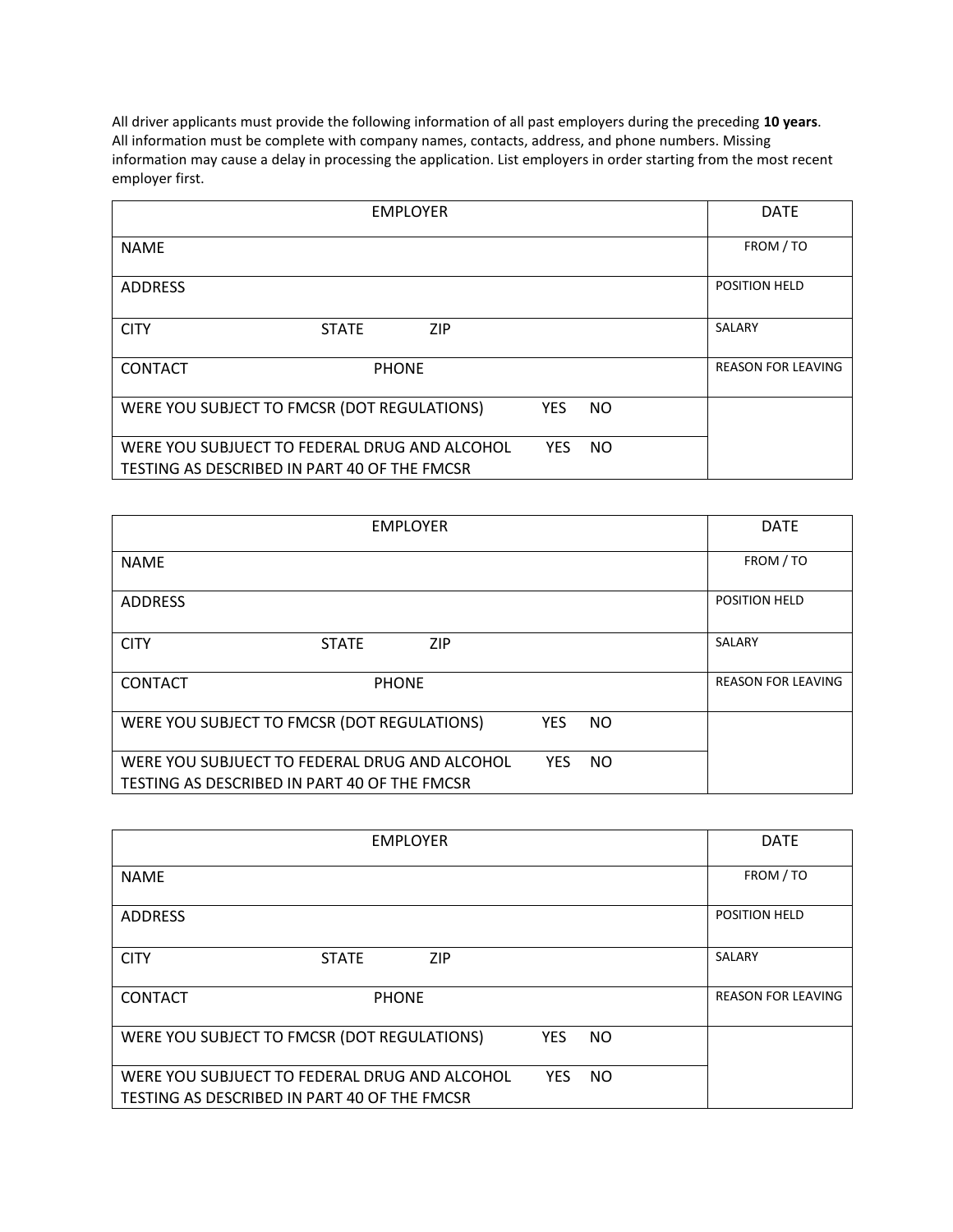|                | <b>EMPLOYER</b>                                                                               |            |     | <b>DATE</b>               |
|----------------|-----------------------------------------------------------------------------------------------|------------|-----|---------------------------|
| <b>NAME</b>    |                                                                                               |            |     | FROM / TO                 |
| <b>ADDRESS</b> |                                                                                               |            |     | <b>POSITION HELD</b>      |
| <b>CITY</b>    | <b>ZIP</b><br><b>STATE</b>                                                                    |            |     | SALARY                    |
| <b>CONTACT</b> | <b>PHONE</b>                                                                                  |            |     | <b>REASON FOR LEAVING</b> |
|                | WERE YOU SUBJECT TO FMCSR (DOT REGULATIONS)                                                   | <b>YES</b> | NO. |                           |
|                | WERE YOU SUBJUECT TO FEDERAL DRUG AND ALCOHOL<br>TESTING AS DESCRIBED IN PART 40 OF THE FMCSR | <b>YES</b> | NO. |                           |

|                | <b>EMPLOYER</b>                                                                               |            |           | <b>DATE</b>               |
|----------------|-----------------------------------------------------------------------------------------------|------------|-----------|---------------------------|
| <b>NAME</b>    |                                                                                               |            |           | FROM / TO                 |
| <b>ADDRESS</b> |                                                                                               |            |           | POSITION HELD             |
| <b>CITY</b>    | <b>ZIP</b><br><b>STATE</b>                                                                    |            |           | SALARY                    |
| <b>CONTACT</b> | <b>PHONE</b>                                                                                  |            |           | <b>REASON FOR LEAVING</b> |
|                | WERE YOU SUBJECT TO FMCSR (DOT REGULATIONS)                                                   | <b>YES</b> | NO.       |                           |
|                | WERE YOU SUBJUECT TO FEDERAL DRUG AND ALCOHOL<br>TESTING AS DESCRIBED IN PART 40 OF THE FMCSR | <b>YES</b> | <b>NO</b> |                           |

| <b>EMPLOYER</b> |                                                                                               |            |           | <b>DATE</b> |                           |
|-----------------|-----------------------------------------------------------------------------------------------|------------|-----------|-------------|---------------------------|
| <b>NAME</b>     |                                                                                               |            |           |             | FROM / TO                 |
| <b>ADDRESS</b>  |                                                                                               |            |           |             | <b>POSITION HELD</b>      |
| <b>CITY</b>     | <b>ZIP</b><br><b>STATE</b>                                                                    |            |           |             | SALARY                    |
| <b>CONTACT</b>  | <b>PHONE</b>                                                                                  |            |           |             | <b>REASON FOR LEAVING</b> |
|                 | WERE YOU SUBJECT TO FMCSR (DOT REGULATIONS)                                                   | <b>YES</b> | NO.       |             |                           |
|                 | WERE YOU SUBJUECT TO FEDERAL DRUG AND ALCOHOL<br>TESTING AS DESCRIBED IN PART 40 OF THE FMCSR | <b>YES</b> | <b>NO</b> |             |                           |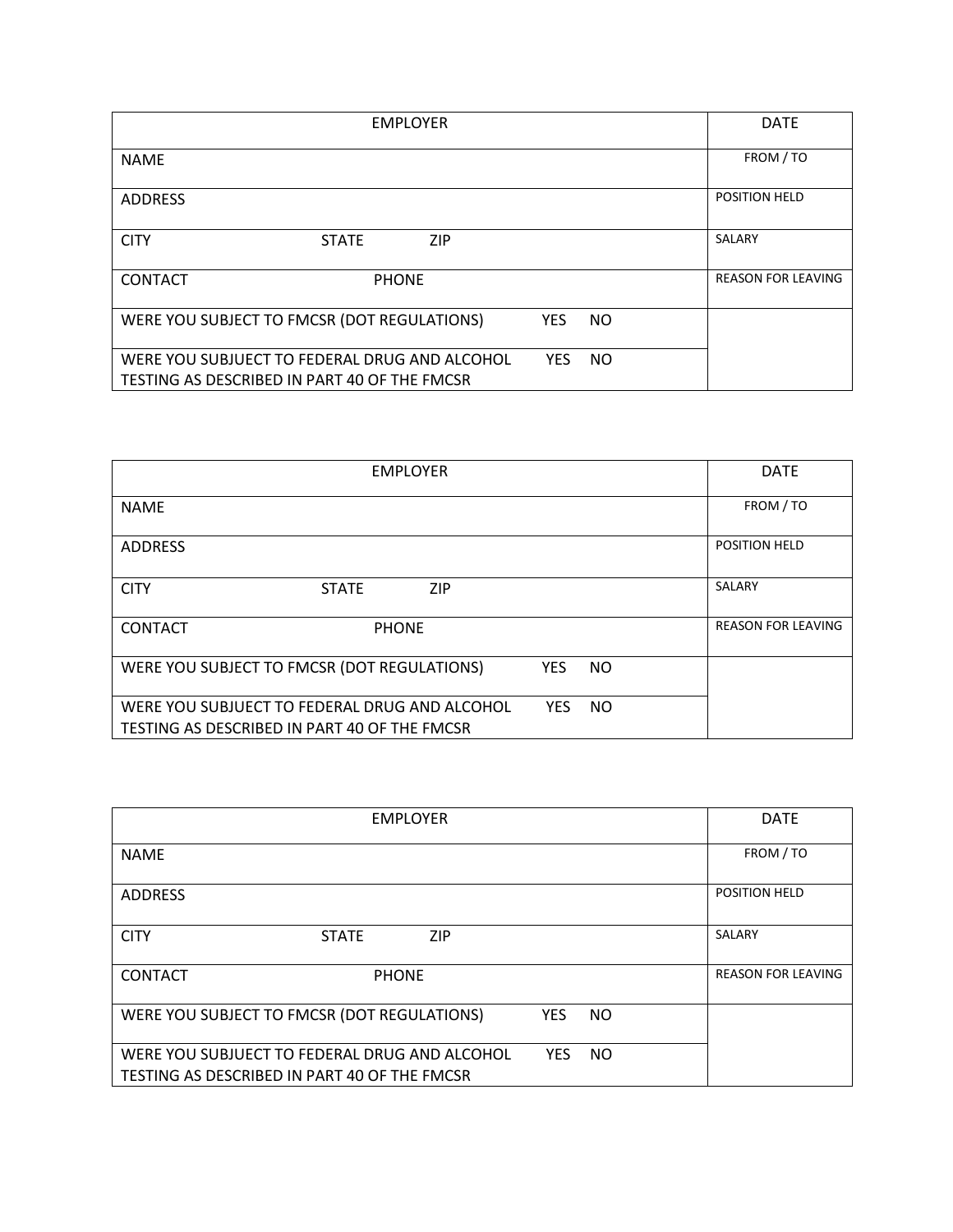#### **Experience and Qualification**

Section 383.21 FMCSR states "No person who operates a commercial motor vehicle shall at any time have more than one driver's license". I certify that I do not have more than one motor vehicle license, the information for which is listed below.

| Have you ever been denied a license, permit or privilege to operate a motor vehicle? | Yes No |  |
|--------------------------------------------------------------------------------------|--------|--|
| Has any license, permit or privilege ever been suspended or revoked?                 | Yes No |  |
| If yes to any of the above, why?                                                     |        |  |

Have you driven in any state other than South Carolina in the last 3 years? Yes No

\_\_\_\_\_\_\_\_\_\_\_\_\_\_\_\_\_\_\_\_\_\_\_\_\_\_\_\_\_\_\_\_\_\_\_\_\_\_\_\_\_\_\_\_\_\_\_\_\_\_\_\_\_\_\_\_\_\_\_\_\_\_\_\_\_\_\_\_\_\_\_\_\_\_\_\_\_\_

Driver's License records for past 3 years

| <b>DL Number</b> | <b>State</b> | <b>Expiration Date</b> |
|------------------|--------------|------------------------|
|                  |              |                        |
|                  |              |                        |
|                  |              |                        |

### Accident record for past 3 years (If none, write "none")

| <b>Date of Accident</b> | <b>Nature of</b><br><b>Accident</b> | <b>Fatalities</b> | <b>Injuries</b> | <b>State</b> |
|-------------------------|-------------------------------------|-------------------|-----------------|--------------|
|                         |                                     |                   |                 |              |
|                         |                                     |                   |                 |              |
|                         |                                     |                   |                 |              |

Traffic convictions and forfeitures for the past 3 years (other than parking violations) If none, write "none"

| Location | <b>Date</b> | <b>Charge</b> | <b>Penalty</b> | <b>State</b> |
|----------|-------------|---------------|----------------|--------------|
|          |             |               |                |              |
|          |             |               |                |              |
|          |             |               |                |              |
|          |             |               |                |              |
|          |             |               |                |              |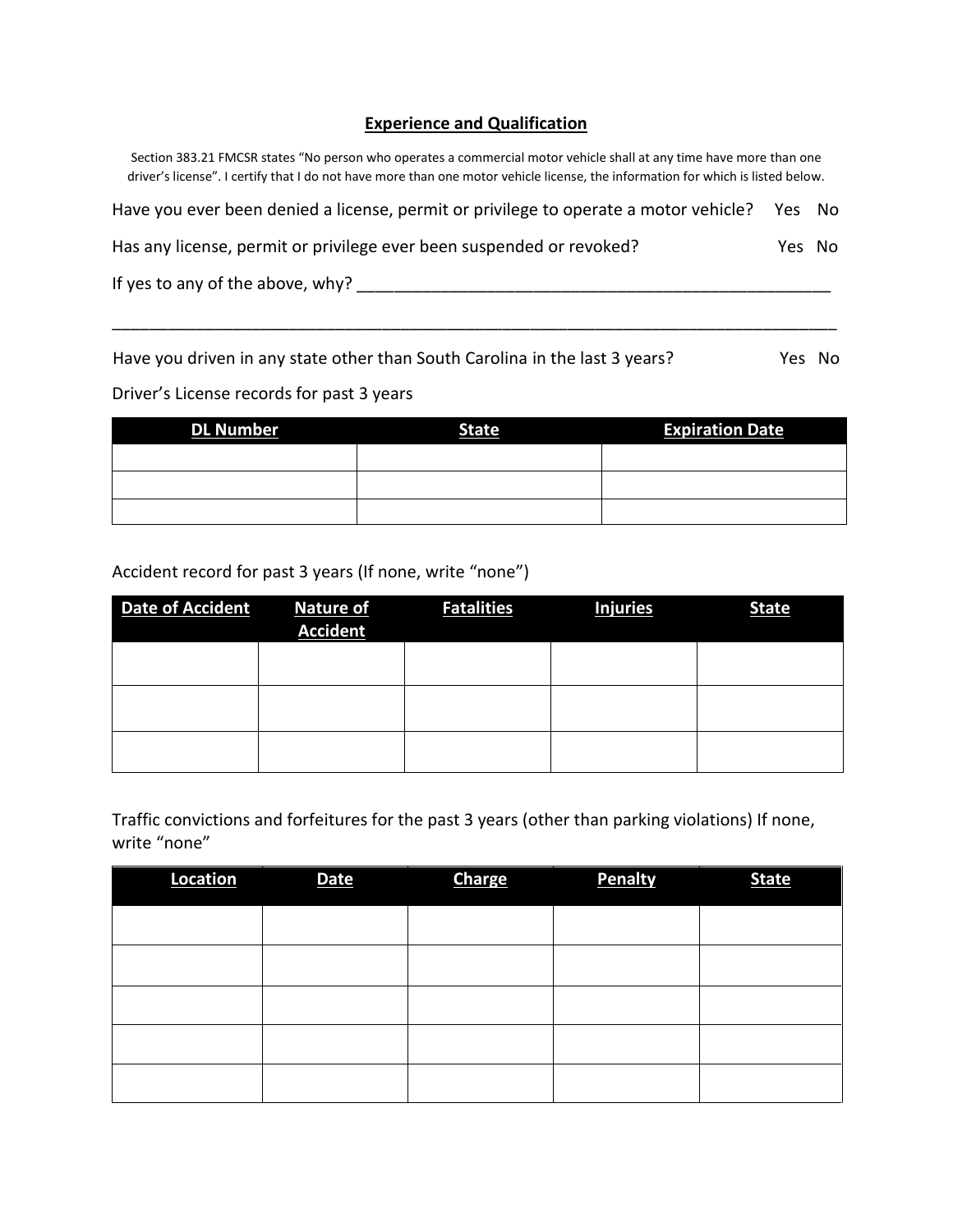### **Education**

| Circle highest grade completed 1 2 3 4 5 6 7 8 9 10 11 12 |      | College $1\ 2\ 3\ 4$ |
|-----------------------------------------------------------|------|----------------------|
| Last school attended                                      | Citv |                      |

### **Driving Experience (if none, write "none")**

| Class of Equipment              | Type of Equipment<br>(van, tank, flat, etc.)                                                | Date From | To | Approx No. of Miles |
|---------------------------------|---------------------------------------------------------------------------------------------|-----------|----|---------------------|
| <b>Straight Truck</b>           |                                                                                             |           |    |                     |
| <b>Tractor and Semi-Trailer</b> |                                                                                             |           |    |                     |
| Tractor-Two Trailer             |                                                                                             |           |    |                     |
| Bus or Passenger Van            |                                                                                             |           |    |                     |
| Other                           |                                                                                             |           |    |                     |
|                                 | Have you ever tested positive or refused to take a federally required drug or alcohol test? |           |    | Yes<br>No           |
|                                 | Have you ever been bonded? Yes No If yes, with what employer?                               |           |    |                     |
|                                 | List states operated in for the last five years:                                            |           |    |                     |
|                                 | List any special courses or training obtained that will help you as a driver:               |           |    |                     |

Which safe driving award do you hold and where from \_\_\_\_\_\_\_\_\_\_\_\_\_\_\_\_\_\_\_\_\_\_\_\_\_\_\_\_\_\_\_\_\_\_\_\_\_\_\_\_

Show any trucking, transportation or other experiences that may help in your working for this company \_\_\_\_\_\_\_\_\_\_\_\_\_\_\_\_\_\_\_\_\_\_\_\_\_\_\_\_\_\_\_\_\_\_\_\_\_\_\_\_\_\_\_\_\_\_\_\_\_\_\_\_\_\_\_\_\_\_\_\_\_\_\_\_\_\_\_\_\_\_\_\_\_\_\_\_\_\_\_\_\_\_\_\_

\_\_\_\_\_\_\_\_\_\_\_\_\_\_\_\_\_\_\_\_\_\_\_\_\_\_\_\_\_\_\_\_\_\_\_\_\_\_\_\_\_\_\_\_\_\_\_\_\_\_\_\_\_\_\_\_\_\_\_\_\_\_\_\_\_\_\_\_\_\_\_\_\_\_\_\_\_\_\_\_\_\_\_\_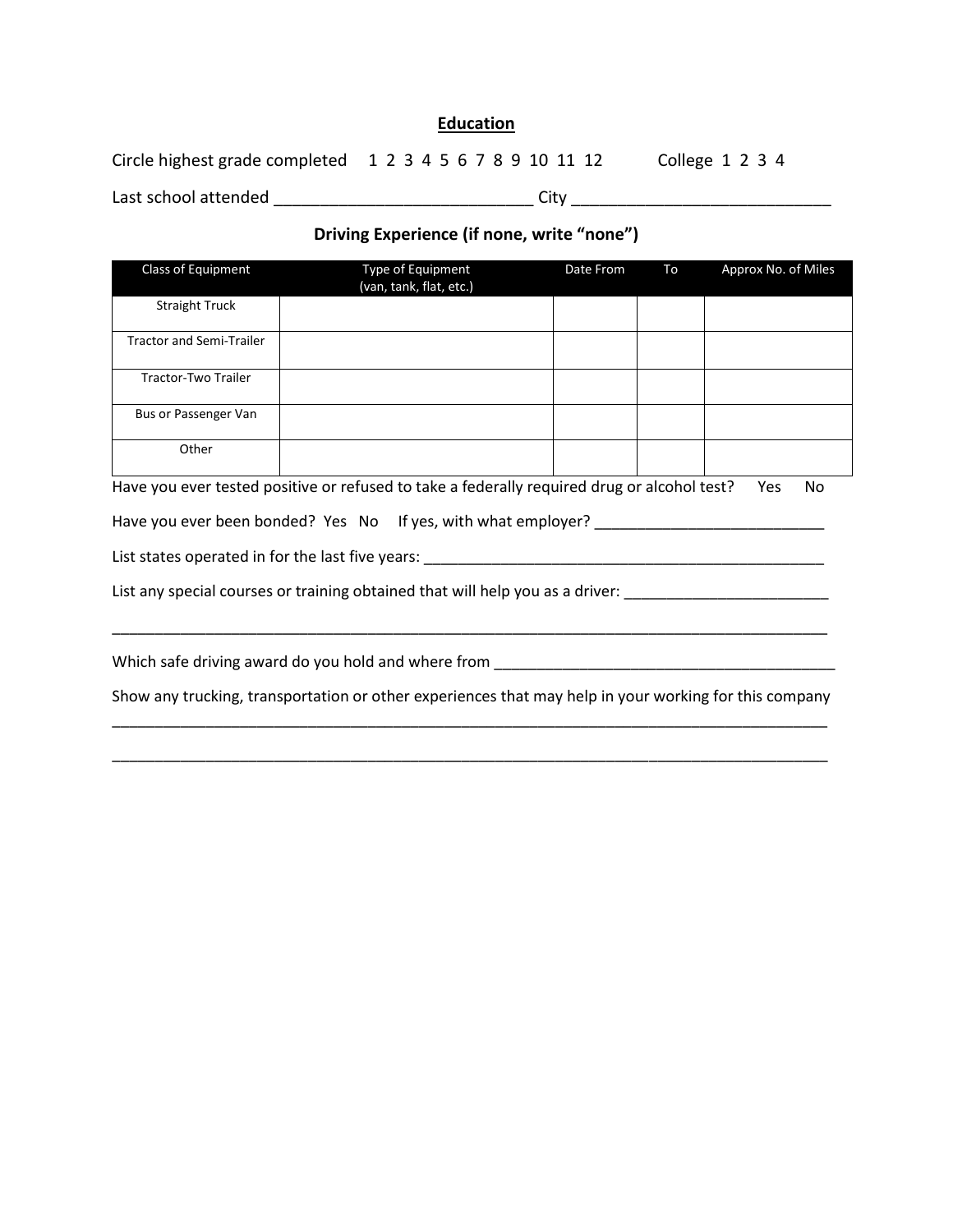# **PREVIOUS PRE-EMPLOYMENT EMPLOYEE ALCOHOL AND DRUG TEST STATEMENT**

Sec. 40.25(j) As the employer, you must also ask the employee whether he or she has tested positive, or refused to test, on any pre-employment drug or alcohol test administered by an employer to which the employee applied for, but did not obtain, safety-sensitive transportation work covered by DOT agency drug and alcohol testing rules during the past two years. If the employee admits that he or she had a positive test or a refusal to test, you must not use the employee to perform safety-sensitive functions for you, until and unless the employee documents successful completion of the return-to-duty process. (see Sec. 40.25(b)(5) and (e))

| Pee Dee Ready Mix   |
|---------------------|
| 140 McLaughlin Road |
| Effingham, SC 29560 |
| (843) 407-5992      |

Prospective Employee Name: (print)

The prospective employee is required by Sec. 40.25(j) to respond to the following questions.

1) Have you tested positive, or refused to test, on any pre-employment drug or alcohol test administered by an employer to which you applied for, but did not obtain, safety sensitive transportation work covered by DOT agency drug and alcohol testing rules during the past two years?

| Check one: | $\Box$ Yes | $\Box$ No |
|------------|------------|-----------|
|            |            |           |

- 
- 2) If you answered yes, can you provide/obtain proof that you' ve successfully completed the DOT return-to-duty requirements?

Check one:  $\square$  Yes  $\square$  No

I certify that the information provided on this document is true and correct.

| Prospective Employee Signature: | Date |
|---------------------------------|------|
| Witnessed By:                   | Date |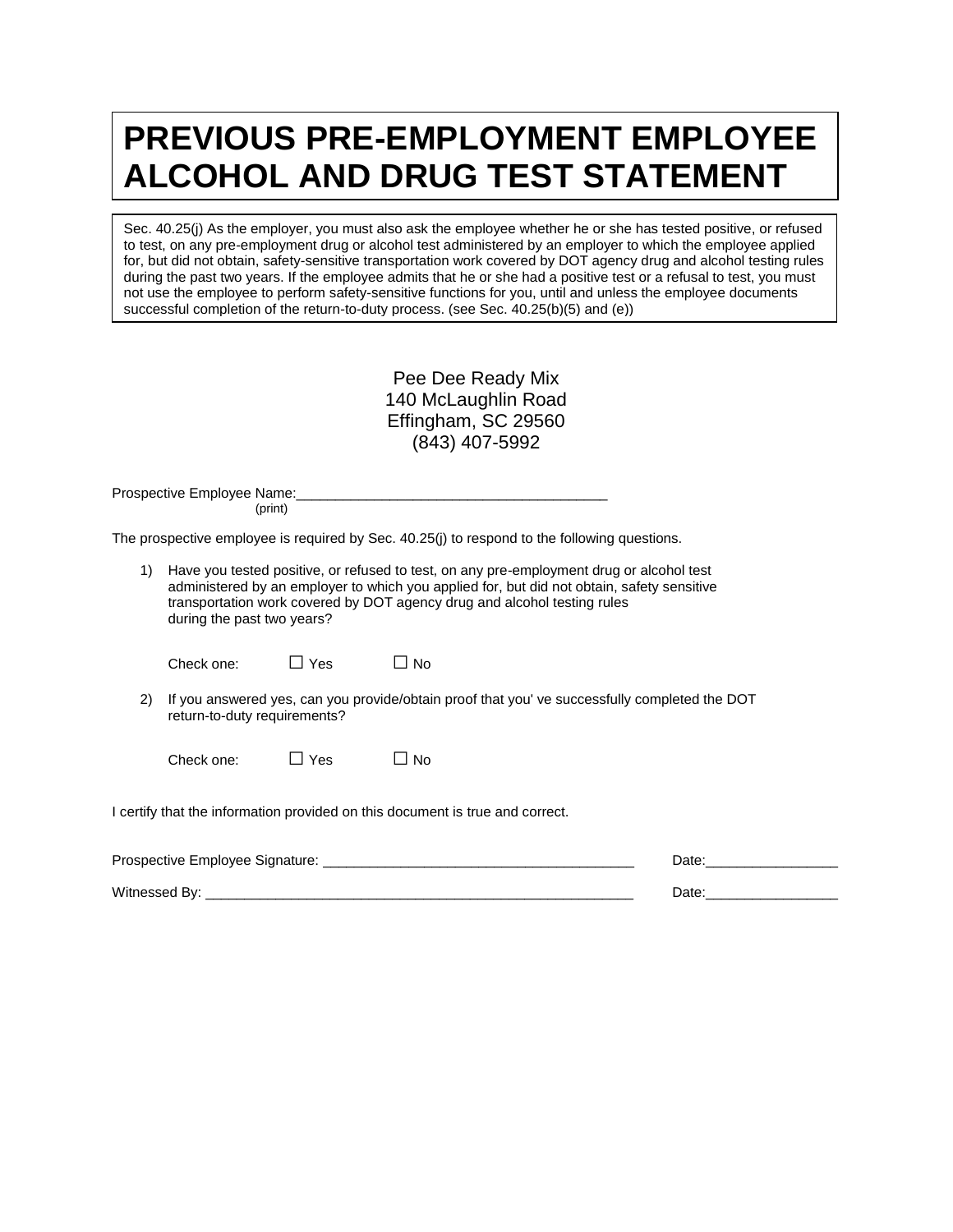| Pee Dee Ready Mix<br>PO Box 159<br>Lake City, SC 29560                                                                                                                                                                                                                                                                                                                                                                               | PEÉ DEE READYMIX<br>"Rock<br>\{\frac{Solid}}                                        | TELEPHONE: (843) 407-5992<br>FAX: (843) 394-3545 |
|--------------------------------------------------------------------------------------------------------------------------------------------------------------------------------------------------------------------------------------------------------------------------------------------------------------------------------------------------------------------------------------------------------------------------------------|-------------------------------------------------------------------------------------|--------------------------------------------------|
| Personnel Manager,<br>The person named below has applied to Pee Dee Ready Mix for employment. Your firm is listed by the<br>applicant as a past employer. Kindly reply to this inquiry for information required by the Department of<br>Transportation. As you note for the waiver stated below, the applicant has waived any claims of liability against<br>your company for the information submitted in response to this inquiry. |                                                                                     |                                                  |
|                                                                                                                                                                                                                                                                                                                                                                                                                                      |                                                                                     | SSN _________________________                    |
| 1. Date of employment ___________________ until ________________________________                                                                                                                                                                                                                                                                                                                                                     |                                                                                     |                                                  |
|                                                                                                                                                                                                                                                                                                                                                                                                                                      |                                                                                     |                                                  |
| 3. If employed as a driver please indicate the following:                                                                                                                                                                                                                                                                                                                                                                            |                                                                                     |                                                  |
|                                                                                                                                                                                                                                                                                                                                                                                                                                      | Local ________ Over the Road ________ Straight Truck _______ Tractor Trailer ______ |                                                  |
| 4. Did driver have any: Accidents ______ Cargo Damage ______ Traffic Tickets _____                                                                                                                                                                                                                                                                                                                                                   |                                                                                     |                                                  |
| Location<br><b>Date</b>                                                                                                                                                                                                                                                                                                                                                                                                              |                                                                                     | Injury Fatalities Towed Vehicles Hazmat Spill    |
|                                                                                                                                                                                                                                                                                                                                                                                                                                      |                                                                                     |                                                  |
| 6. Did the driver ever refuse to take a drug or alcohol test? __________________                                                                                                                                                                                                                                                                                                                                                     |                                                                                     |                                                  |
| 7. Did the driver ever test positive for a drug test? __________________________                                                                                                                                                                                                                                                                                                                                                     |                                                                                     |                                                  |
| 8. Did the driver ever test higher than a .04 concentration level on an alcohol screen? ____________                                                                                                                                                                                                                                                                                                                                 |                                                                                     |                                                  |
| 9. Did the driver ever fail to undertake or completed a rehabilitation program prescribed by a Substance                                                                                                                                                                                                                                                                                                                             |                                                                                     |                                                  |
| Abuse Professional (SAP)?                                                                                                                                                                                                                                                                                                                                                                                                            |                                                                                     |                                                  |
| 10. If rehabilitation program was completed, were all required follow up tests competed?                                                                                                                                                                                                                                                                                                                                             |                                                                                     |                                                  |
| 11. Was the driver fired laid off quit other                                                                                                                                                                                                                                                                                                                                                                                         |                                                                                     |                                                  |
| The information above was provided by: ___________________________(Company)                                                                                                                                                                                                                                                                                                                                                          |                                                                                     |                                                  |
|                                                                                                                                                                                                                                                                                                                                                                                                                                      |                                                                                     |                                                  |
|                                                                                                                                                                                                                                                                                                                                                                                                                                      | <b>Driver Release</b>                                                               |                                                  |
| I hereby authorize this company to release all records of employment including assessments of my job performance, ability and<br>fitness to include drug and alcohol test results to each and every company (or their authorized agent). Which may request such                                                                                                                                                                      |                                                                                     |                                                  |

fitness to include drug and alcohol test results to each and every company (or their authorized agent). Which may request such information in connection with my application for employment with said company. I hereby release this company from any and all liability of any type as a result of providing information. **(Driver Sign Here Only)**

| <b>Applicant Name</b><br>: Inrint) ۱<br>signat.<br>$\sim$<br>. н<br> |  |
|----------------------------------------------------------------------|--|
|----------------------------------------------------------------------|--|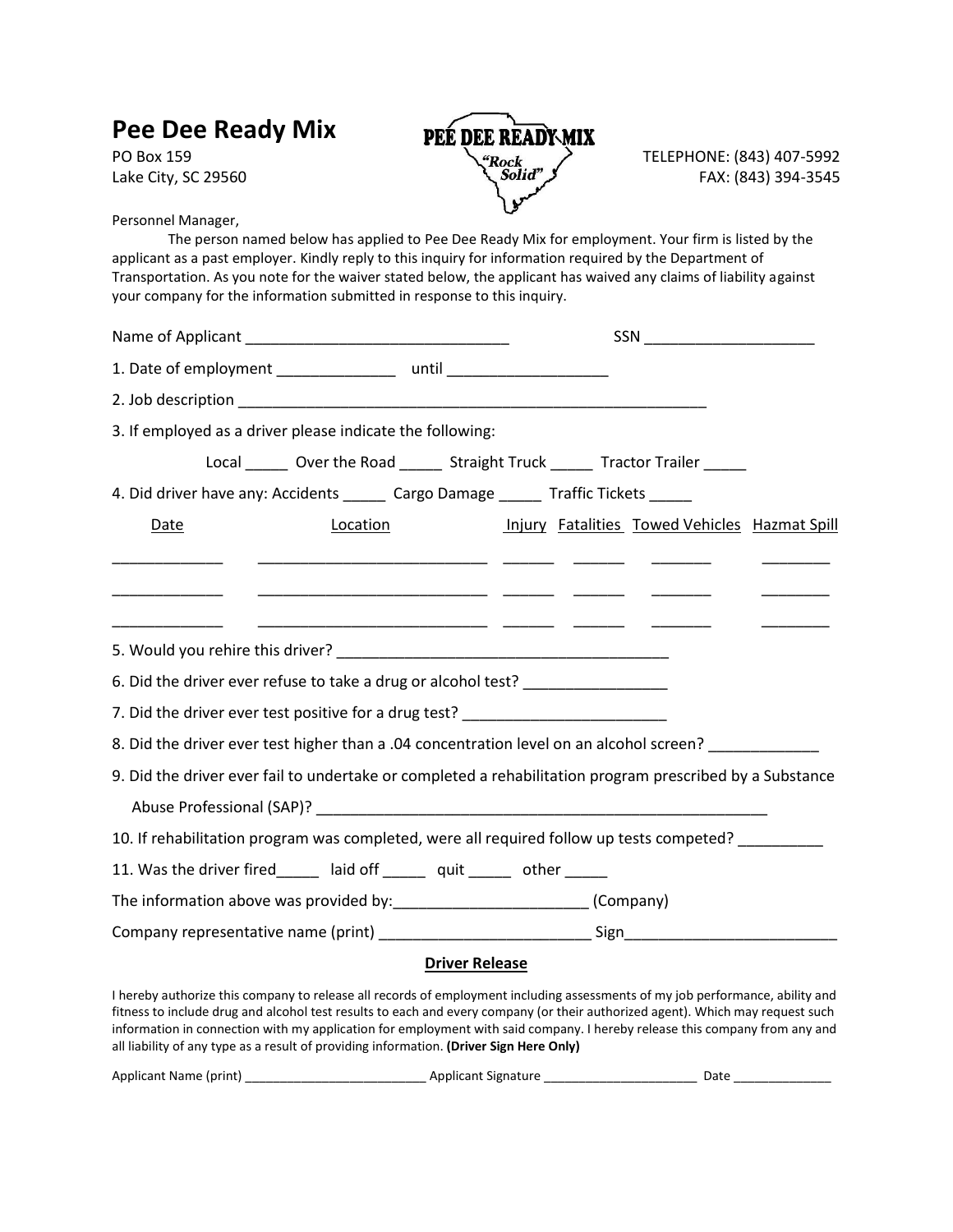#### **TO BE READ AND SIGNED BY APPLICANT**

This certifies that this application was completed by me, and that all entries on it and information in it are true and complete to the best of my knowledge.

I authorize you to make such investigations and inquiries of my personal, employment, financial or medical history and other related matters as may be necessary in arriving at an employment decision. I hereby release employers, Schools health care providers and other person's from all liability in responding to inquiries and releasing information in connection with my application.

In the event of employment I understand that false or misleading information given in my application or interviews may result in discharge. I understand, also, that I am required to abide by all rules and regulation of the company and DOT. *In regards to past employer information, I furthermore understand that I have the right to review any and all responses made by past employers, state agencies, and other sources of background information, and rebut any information that I deem as untrue or incorrect.* 

|                                 | <b>For Office Use Only</b> |                                      |
|---------------------------------|----------------------------|--------------------------------------|
| Applicant Hired: ______________ |                            |                                      |
|                                 |                            | Supervisor _________________________ |
|                                 |                            |                                      |
|                                 |                            |                                      |
|                                 |                            |                                      |
|                                 |                            |                                      |
|                                 |                            |                                      |
|                                 |                            |                                      |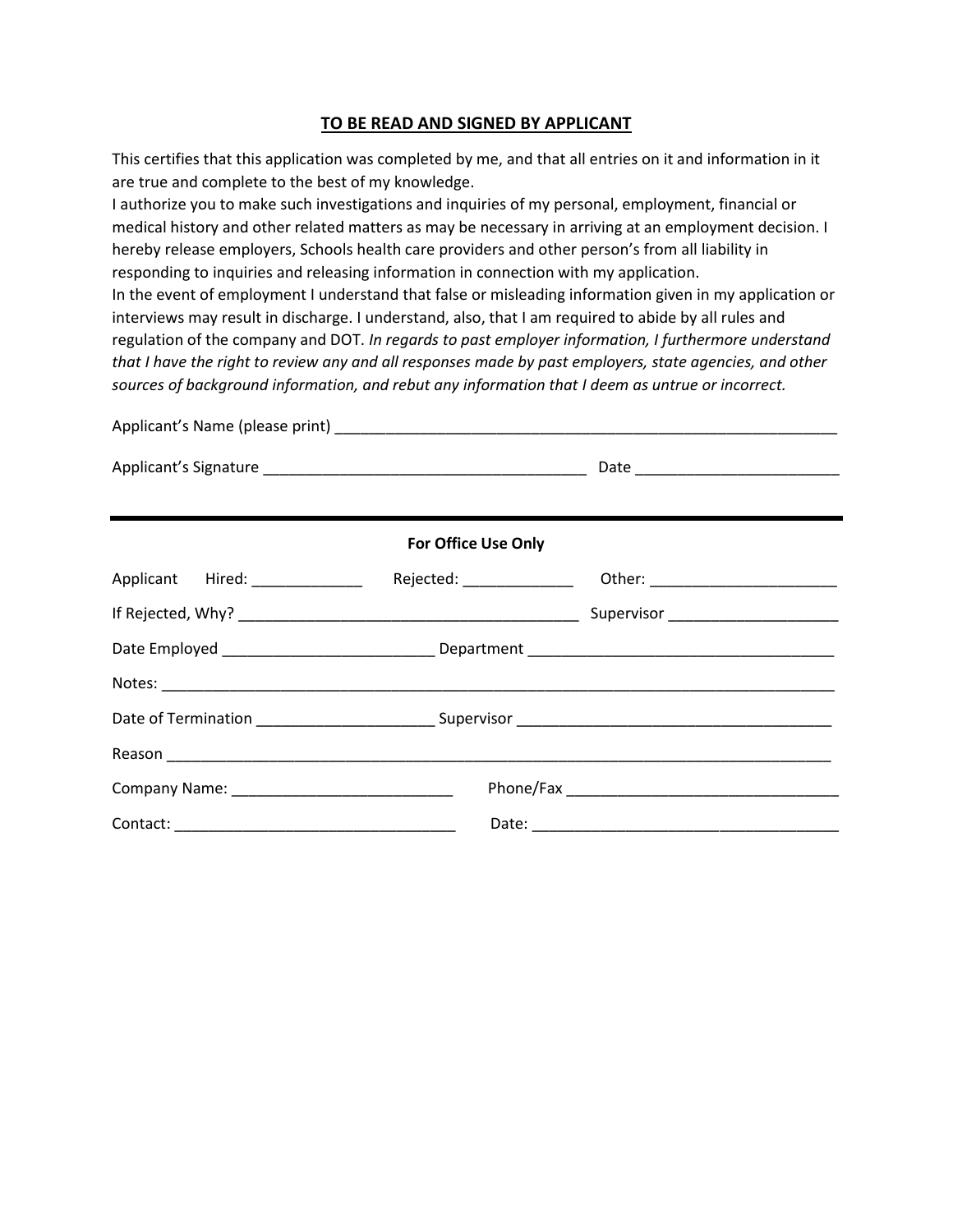# **Pee Dee Ready Mix**

# **140 McLaughlin Road**

# **Effingham, South Carolina 29541**

# **843-407-5992**

|                 | <b>EMPLOYEE CONTACT INFORMATINON</b> |  |  |  |  |  |
|-----------------|--------------------------------------|--|--|--|--|--|
| Employee's Name |                                      |  |  |  |  |  |
| Position        |                                      |  |  |  |  |  |
| Address         |                                      |  |  |  |  |  |
| City            |                                      |  |  |  |  |  |
| <b>State</b>    |                                      |  |  |  |  |  |
| Zip Code        |                                      |  |  |  |  |  |
| Phone/Home      |                                      |  |  |  |  |  |
| Phone/Cell      |                                      |  |  |  |  |  |

| <b>EMERGENCY CONTACT</b> |  |  |  |  |  |
|--------------------------|--|--|--|--|--|
| Name:                    |  |  |  |  |  |
| Relationship:            |  |  |  |  |  |
| Phone/Home:              |  |  |  |  |  |
| Phone/Work:              |  |  |  |  |  |
| Phone/Cell:              |  |  |  |  |  |
|                          |  |  |  |  |  |
| Name:                    |  |  |  |  |  |
| Relationship:            |  |  |  |  |  |
| Phone/Home:              |  |  |  |  |  |
| Phone/Work:              |  |  |  |  |  |
| Phone/Cell:              |  |  |  |  |  |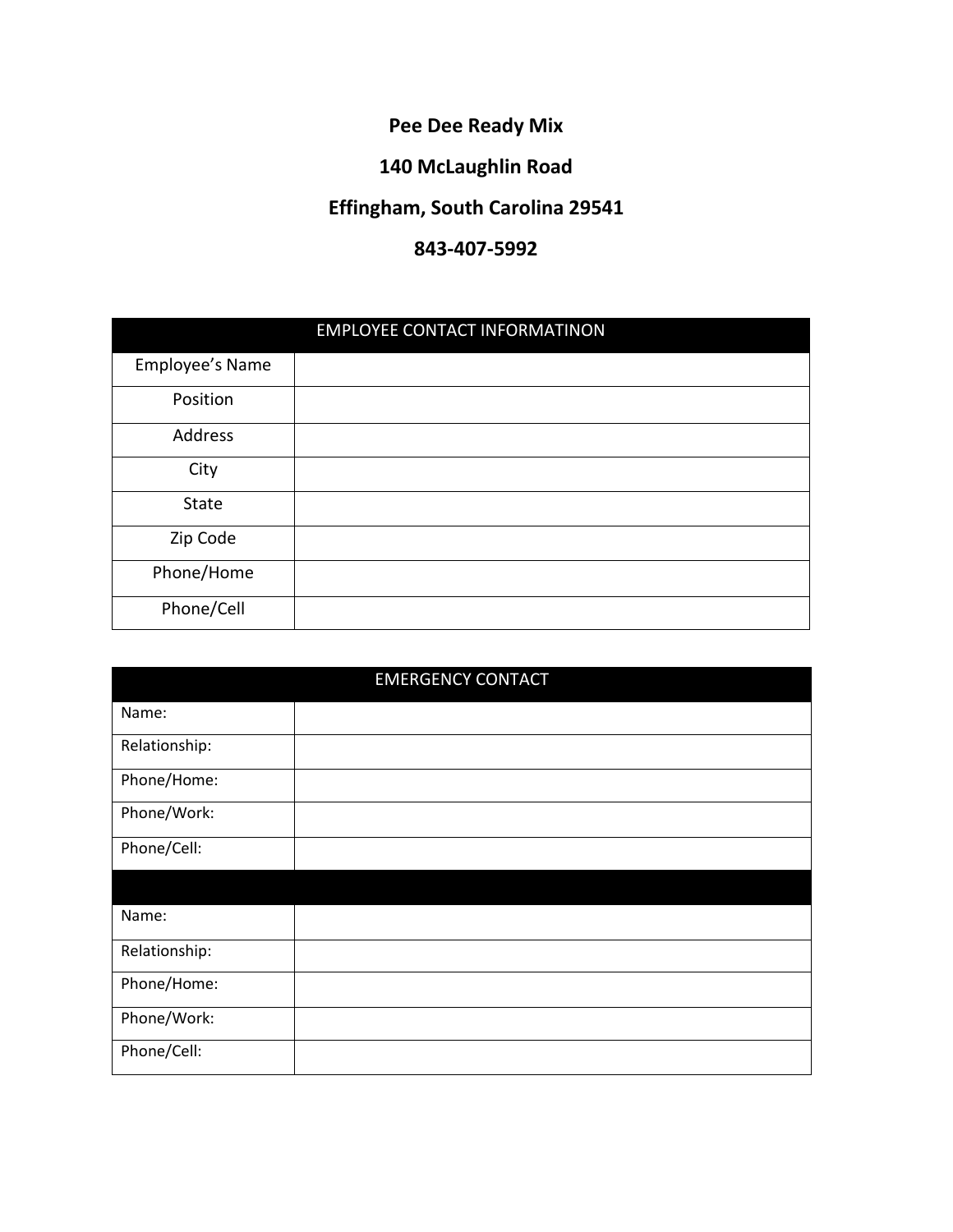#### **NOTIFICATION AND RELEASE**

The information contained in my application for employment with **Pee Dee Ready Mix** (hereinafter, "The Company") is true to the best of my knowledge and belief. I understand that any misrepresentation or false statement made by me in connection with the application or any related documents which is deemed material by The Company shall result in The Company not employing me or, if employed, terminating my employment. I understand and agree that all information furnished in my application and all attachments may be verified by The Company or its authorized representative. I hereby authorize all individuals and organizations named or referred to in my application, state department and any law enforcement organization to give The Company all information relative to such verification and hereby release such individuals, organizations and The Company from any and all liability for any claim or damage resulting therefrom. I hereby acknowledge that I have been informed by The Company that The Company may seek to obtain a consumer report and/or investigative report that will include personal information regarding me, including but not limited to, educational history, work references, driving record and criminal convictions and arrest records if allowed, in order to assist The Company in making certain employment decisions. *I also acknowledge that motor vehicle reports and criminal background information may be requested at anytime during my employment.* I further acknowledge notification by The Company that reports may be provided to The Company by other firms subcontracted for that purpose. I, my heirs, assigns an legal representatives, hereby release and fully discharge The Company, its parent and affiliated companies and the respective officers, directors, shareholders, employees, agents of each, including subcontractors, from any and all claims, monetary or otherwise, that I may have against The Company, its parent, affiliates or subcontractors, arising out of the making, or use of, either a consumer report and/or investigative report, including any errors or omissions contained or omitted from such or investigations. The company agrees to inform you if an employment decision has been influenced by information contained in a consumer report, made at our request. The Company will make available to you "A Summary of Your Rights Under the Fair Credit Reporting Act."

#### **List all names that you have used during the last seven (7) years, including marred, maiden, and aliases:**

| Print Name |       |        |      | $\boxed{\text{DOB}}_{\text{max}}$                                                          |
|------------|-------|--------|------|--------------------------------------------------------------------------------------------|
|            | First | Middle | Last |                                                                                            |
|            |       |        |      |                                                                                            |
|            |       |        |      | <b>Current and Previous Addresses (all information for previous 7 years) From/To Dates</b> |
|            |       |        |      |                                                                                            |
|            |       |        |      |                                                                                            |
|            |       |        |      |                                                                                            |
|            |       |        |      |                                                                                            |
|            |       |        |      |                                                                                            |
|            |       |        |      |                                                                                            |
| (Required) |       |        |      |                                                                                            |